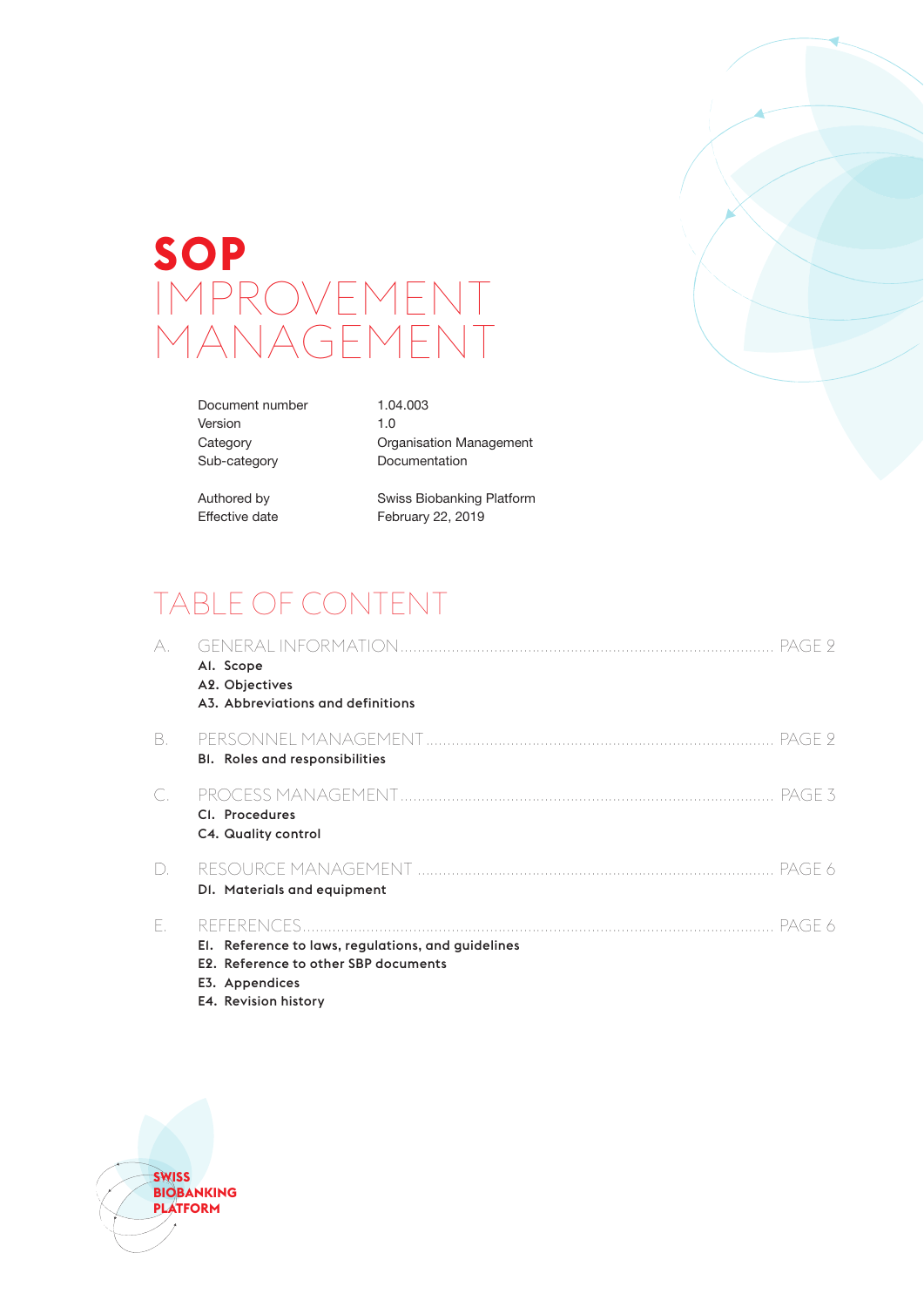## A. GENERAL INFORMATION

## **A1. SCOPE**

This SOP provides insight into the Biobank (BB) continual improvement, which drives an efficient and effective Quality Management System.

The BB Quality Policy is a document approved by the BB Management; it reports the quality objectives that drive the BB.

The Management Review process requires BB management to review the QMS periodically to ensure its suitability, effectiveness, and alignment with the BB strategy and the Quality Policy. The purpose of the Management Review process is the continual improvement of the QMS of the BB.

### **A2. OBJECTIVES**

- **>** Ensure that the BB QMS is continually evaluated and improved.
- **>** Ensure that the BB operates within legal, ethical, societal, and professional requirements are fulfilled.
- **>** Ensure that the BB Quality Policy and the quality objectives are always appropriate and suitable via periodical suitability reviews.
- **>** Ensure that the BB Quality Policy and the quality objectives are shared with the personnel.

## **A3. ABBREVIATIONS AND DEFINITIONS**

For this document, the following abbreviations apply. BB = Biobank

BIMS = Biobank Information Management System

CAPA = Corrective Action / Preventive Action

QMS = Quality Management System

QR = Quality Representative

SBP = Swiss Biobanking Platform

SOP = Standard Operating Procedure

The SBP SOPs are based on Good Biobanking Practices to ensure an optimal setup for the biobanking activities. Additionally, the SBP SOPs can serve as a reference for BBs to develop site-specific Work Instructions.

## B. PERSONNEL MANAGEMENT

## **B1. ROLES AND RESPONSIBILITIES**

| <b>BB</b> personnel                     | <b>Responsibility / role</b>                                                                                                                                                                                                                                                                   |  |  |
|-----------------------------------------|------------------------------------------------------------------------------------------------------------------------------------------------------------------------------------------------------------------------------------------------------------------------------------------------|--|--|
| Strategic and Operational<br>Management | > Defines the Quality Policy<br>> Reviews and updates the Quality Policy<br>> Performs periodical management reviews                                                                                                                                                                           |  |  |
| Qualified personnel                     | > Contribute to the continual improvement of the BB<br>> Carry out the Stakeholders' Satisfaction Surveys<br>> Are aware of the BB Quality Policy                                                                                                                                              |  |  |
| <b>BB Director/Manager</b>              | > Defines the Quality Policy<br>> Reviews and updates the Quality Policy<br>> Performs periodical management reviews<br>> Writes the Management Review Report<br>> Implements the Quality Management System<br>> Communicates the reviewed Quality Policy and objectives to the per-<br>sonnel |  |  |
| QR                                      | > Defines the Quality Policy<br>> Reviews and updates the Quality Policy<br>> Communicates the reviewed Quality Policy and objectives to the per-<br>sonnel<br>> Analyses the Stakeholders' Satisfaction Surveys<br>> Performs Quality Control                                                 |  |  |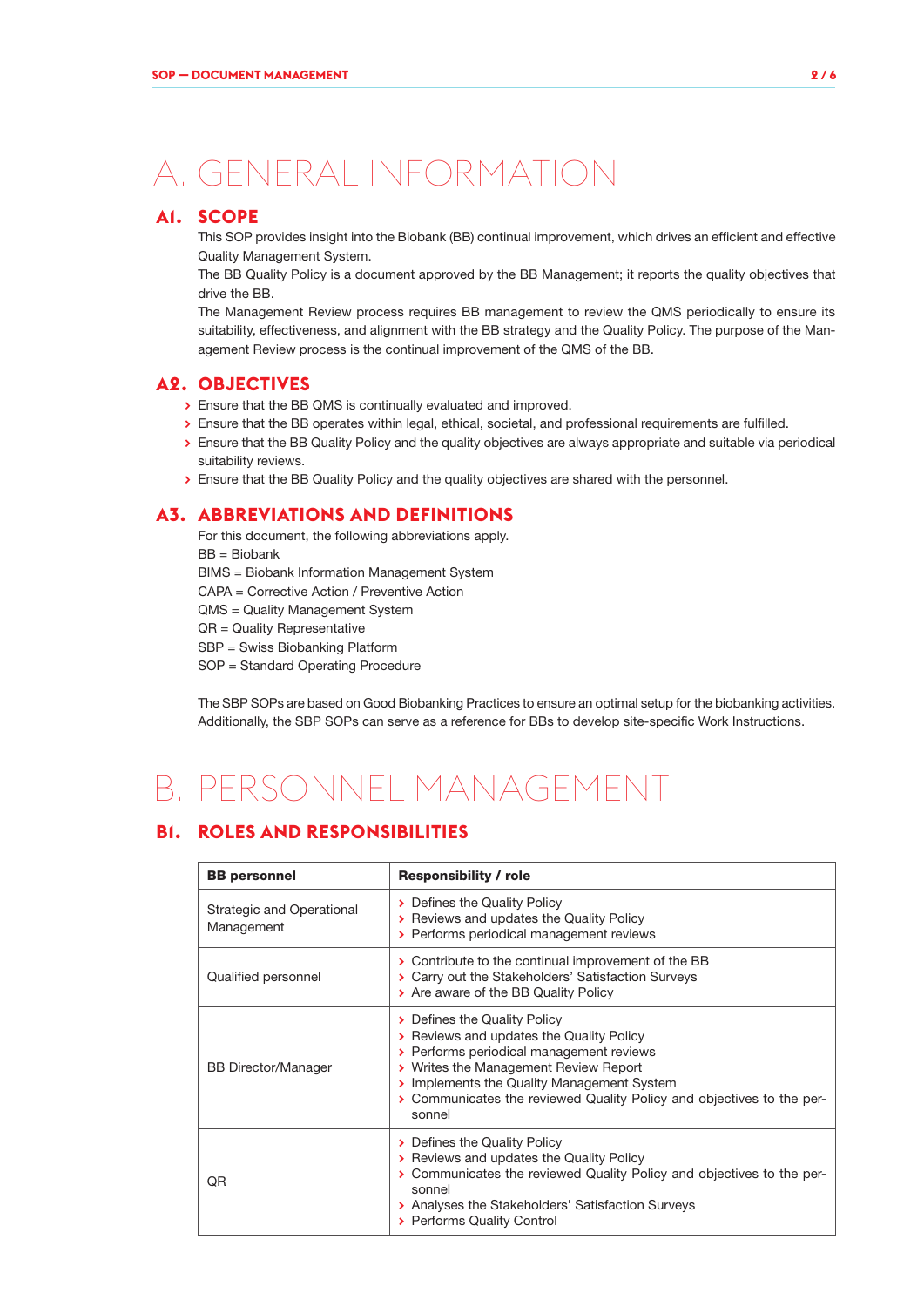## C. PROCESS MANAGEMENT

## **C1. PROCEDURES**

This diagram displays the interdependencies of the Quality Policy, Management Review process, and Satisfaction Surveys.

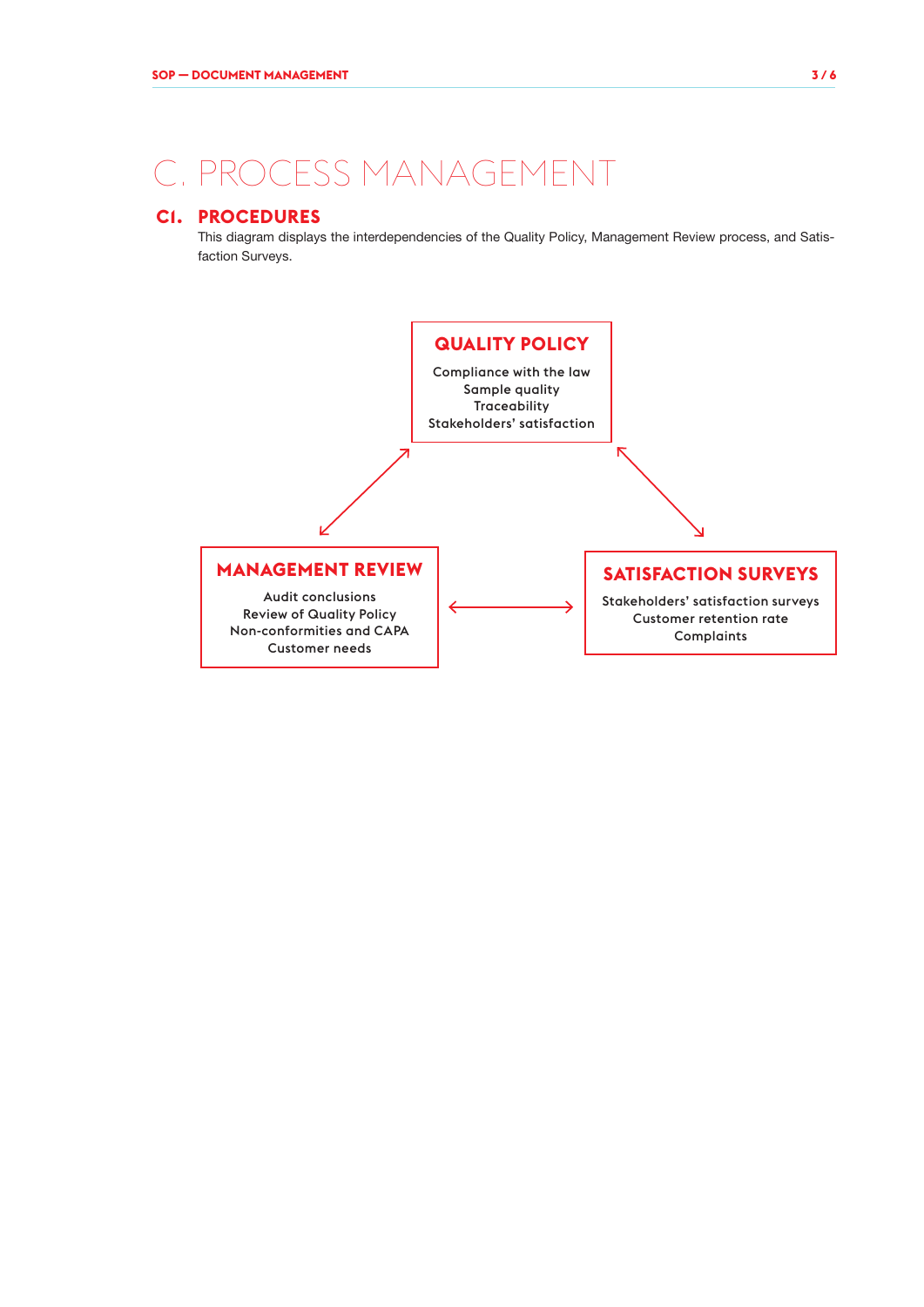

This flowchart describes the phases leading to the improvement of the QMS of the BB.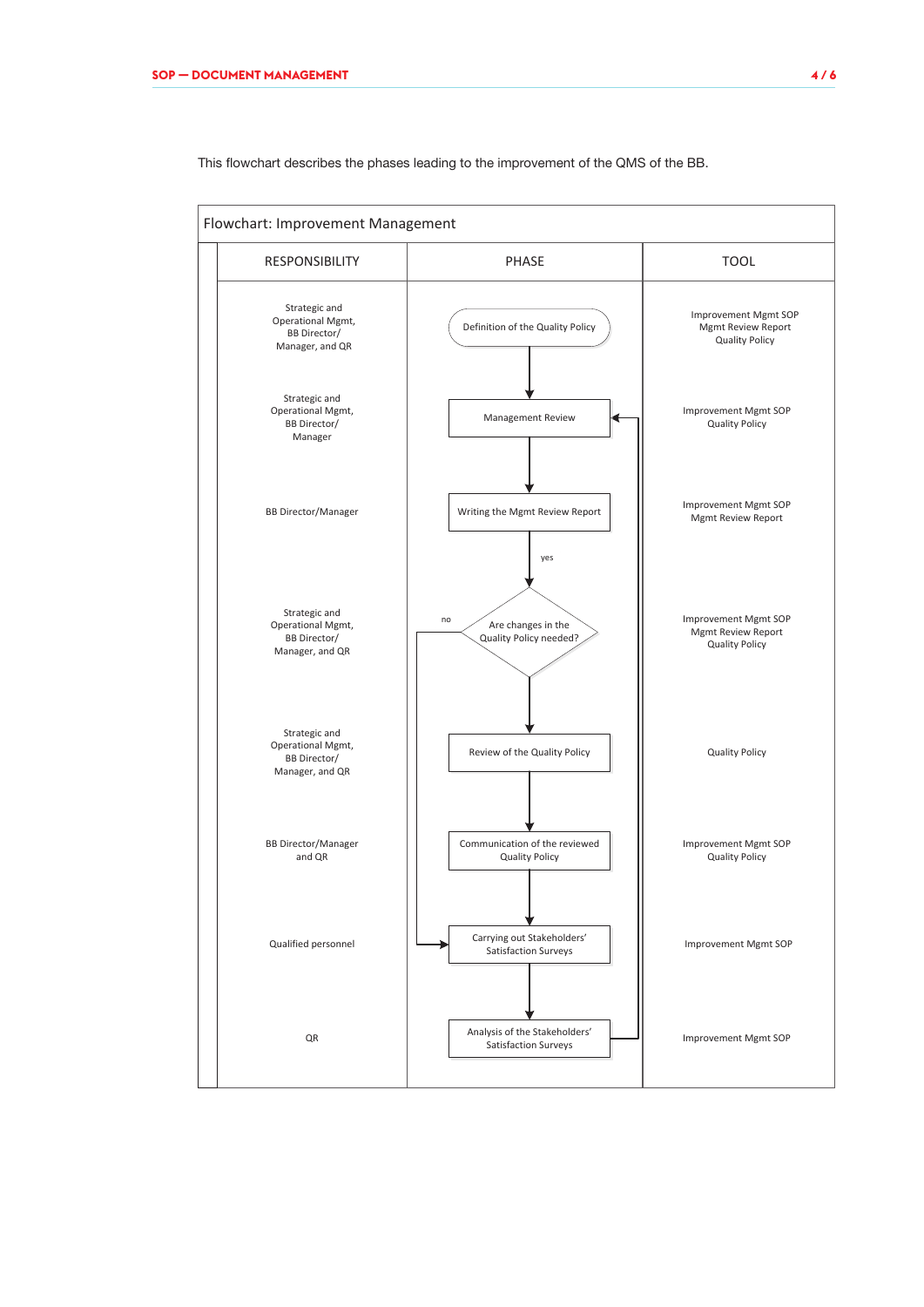#### **C1.1. Defining a BB Quality Policy**

- **>** A BB Quality Policy shall at least include the following four objectives:
	- 1a. Compliance with the law achieved by fulfilling the minimal legal and ethical requirements.
	- 1b. Reliable traceability of samples, documents, and resources management, achieved by implementing a BIMS and a Document Management System.
	- 1c. Stakeholders' satisfaction achieved through the analysis of the stakeholder surveys. The BB should build a profitable relationship with the customers. The management of participant's complaints, handled as defined in the Safety and Complaints SOP (Document 1.01.004), should be included in the Quality Policy as well.
	- 1d. Continual improvement, including sample quality improvement. The continual improvement is achievable via the implementation of CAPA and good biobanking practices.
- **>** Strategic and operational management, the BB Manager/Director, and the QR shall define the objectives of the Quality Policy. Precise descriptions of procedures, processes, and initiatives concerning these objectives shall be included.
- **>** The Quality Policy, the quality objectives shall be maintained as documented information and should be readily accessible for audits, as further explained in the Internal audit SOP (Document 1.04.004).

#### **C1.2. Conduction BB Management Review process**

- **>** The frequency of the reviews is defined in the QMS.
- **>** Minutes of the management reviews shall be documented through the Management Review Report (Document 2.04.005).
- **>** The management review process shall focus on:
	- 1a. Satisfaction of stakeholders, as the result of the stakeholders' survey analyses.
	- 1b. Audit results.
	- 1c. Occurred non-conformities and the corrective and preventive actions undertaken.
	- 1d. Possible changes that might affect the QMS, including changes to the Quality Policy and quality objectives.
- **>** The management review outputs should include QMS improvement actions and revised BB Quality Policy.
- **>** The Management Review Reports shall be maintained as documented information and should be readily accessible for audits, as further explained in the Internal audit SOP (Document 1.04.004).

#### **C1.3. Review of the Quality Policy**

- **>** The Quality Policy shall be updated and the quality objectives modified in agreement with the Management Review Report.
- **>** Strategic and operational management, the BB Manager/Director, and the QR shall review the Quality Policy.

#### **C1.4. Internal communication**

- **>** The BB Manager/Director and the QR shall communicate the changes to the Quality Policy to the personnel.
- **>** All personnel shall be aware of the Quality Policy changes and contribute to the continual improvement of the BB
- **>** All personnel shall be trained in the continual improvement of the BB, including the understanding of the Quality Policy and objectives.

#### **C1.5. Assessment of the satisfaction of the BB Stakeholders**

- **>** Stakeholders' satisfaction surveys shall be conducted by phone call or through questionnaires.
- **>** Qualified personnel shall conduct stakeholders' satisfaction surveys.
- **>** Customer retention rate (percentage of customers retained at a certain period compared to the number of customers at the beginning of this period) is another indicator that measures the satisfaction of the customers and, indirectly, the quality of the samples and of the services the BB offers.
- **>** Employees' satisfaction surveys provide to the BB management the knowledge and the tools to build a positive work environment.
- **>** Employees' engagement surveys shall be conducted as well. They measure the commitment of the employees toward the BB goals. Engaged employees share responsibility and are eager to work together toward mutual success objectives.
- **>** Complaints shall be included in the overall assessment of the BB QMS, as established in the Safety and Complaints SOP (Document 1.01.003).

#### **C1.6. Analysis of the satisfaction of the BB Stakeholders**

**>** The QR shall perform the analysis of the stakeholders' satisfaction surveys. The analysis outcomes shall be part of the objects of the next management review.